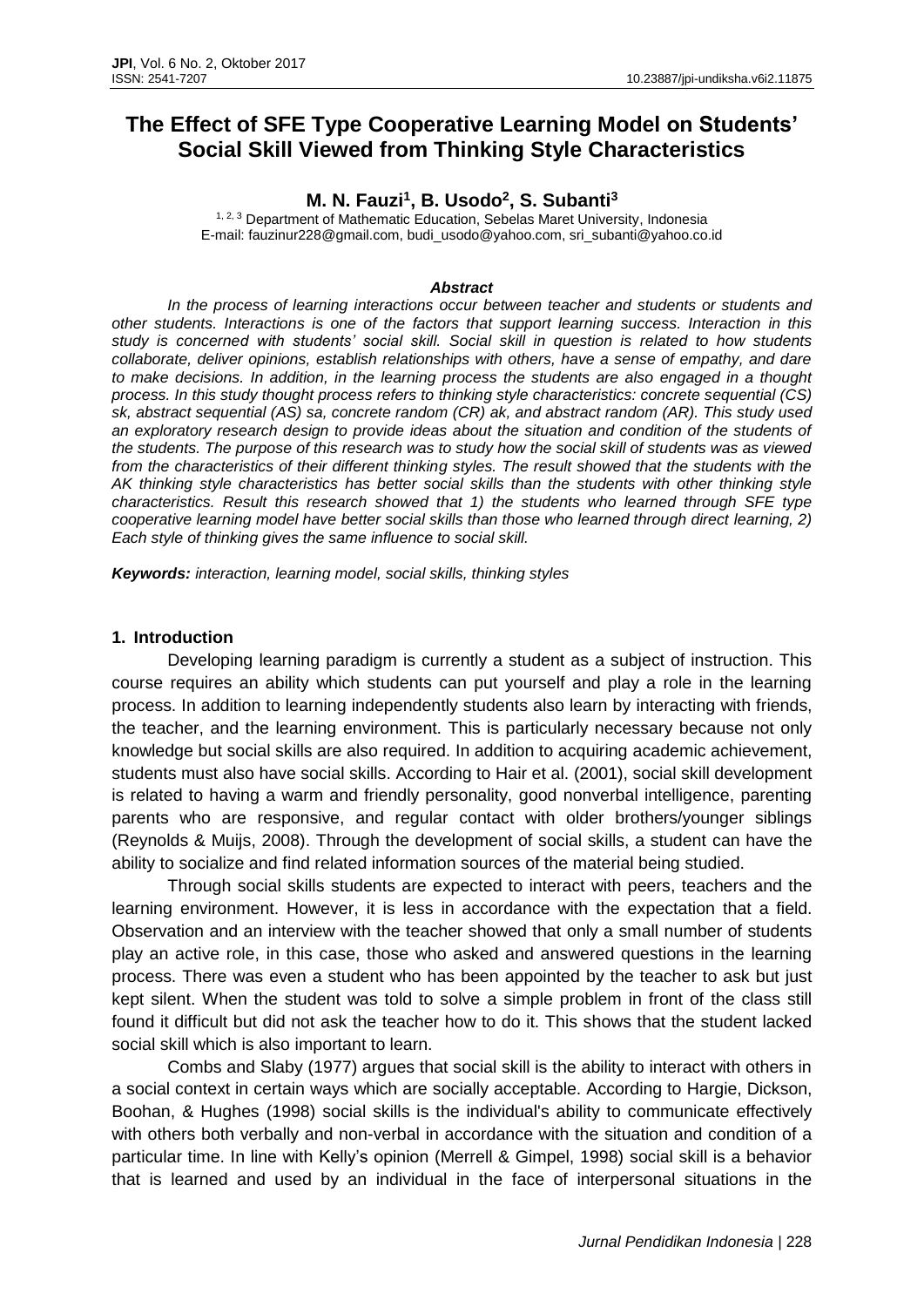environment. From some expert opinions above in this research is a social skill is the ability to interact and communicate in the face of social problems. In the report by Nealson & Aboud (1985) person gives opinions more easily to his or her friend than to a stranger. This means that a teacher can build an interaction through discussions in groups so that a student can give his or her opinion to his or her friend. This will lead to the ability to analyze, the ability of self-managing information before expressing an opinion. To know the level of children' social skill some instruments can be used such as observation sheet, self-report and questionnaire, rating scale. All these instruments are arranged based on the dimensions of social skill. Observation sheet is used to observe the quality of the interaction of students during the learning of mathematics and self-report questionnaire is given to students to be completed. .

Furthermore, in the process of learning students cannot be separated from the process of thinking. Each student has a different thinking style. This certainly can influence the results of student learning. Gregorc in (Bobbi, Hernacki, & Mike, 2011) concluded that the existence of two possible dominations of the brain is associated with information processing, i.e. (1) the perception of concrete and abstract entities, and (2) the ability of the sequential arrangement (linear) and abstract arrangement (non-linear). Bobbi et al. (2011) combines the two into four thinking styles, namely: (1) concrete sequential (CS), (2) abstract sequential (AS), (3) concrete random (CR), and (4) random abstract (AA).

According to Sagala (2006) thinking is a process of determining relations significantly between those aspects of a piece of knowledge. Then Sardiman (2006) states that the characteristic of the students is "the overall pattern of behaviour and the ability of the student as a result of social upbringing and environment so as to determine the pattern of activity in reaching his or her goal". Ginnis (2008) states that students who have an abstract thinking style explained that they can quickly change a natural experience into abstract thinking. They live in their heads, meaning that they think, they feel, they look for patterns, make relations, find a common ground, want ideas, love the theories and principles much. They "see" the invisible. Students with this style of thinking tend to be subjective.

Ginnis (2008) provides an explanation that students with concrete sequential thinking style focus on the physical reality. They use the modality of the senses. They concentrate more on what they see, feel, hear and touch, and kiss. But they are less patient with ideas and nonsense in the form of the delusion. They are practical and live here and in the present. They have a strong tendency to objectivity. At times, his or her experiences and learning activities must be physical. If learning cannot be seen, touched and "done", he or she is faced with difficulties and does not learn anything. Based on the opinions above a conclusion drawn is that a characteristic style of student's thinking is his or her overall pattern of behaviour and ability in the process of determining the relationship between aspects of the knowledge that come from the social environment, experience, sensing and the students' dispositions forming a pattern of activity to achieve his or her goals.

According to some research, cooperative learning is very effective for improving the academic achievement and students' interaction. In line with the results of research, George (2010) states that cooperative learning can improve learning achievement. Research results from Azmir, Rahim, & Mohamad (2011) indicate that the result from the application of the cooperative learning model is also better than that of the classical learning model. Therefore, cooperative learning is also assumed to be able to improve the social skills of the students. This is caused by the fact that through learning the students will interact actively both in the discussion group or class discussion. One type of cooperative learning model is a Student Facilitator and Explaining (SFE).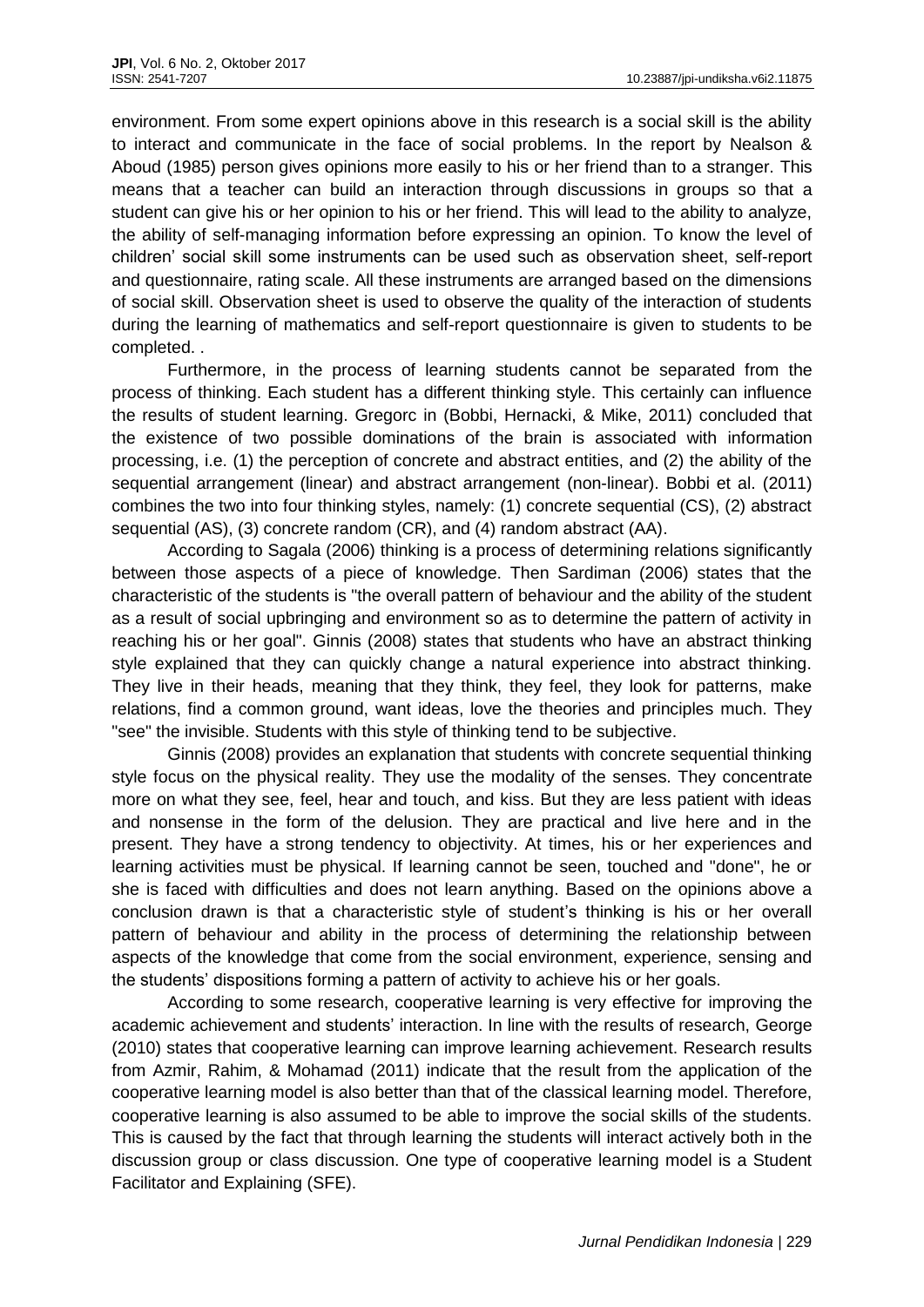The learning model is a model of learning which SFE merit, i.e., it gives the opportunity to students to present ideas or opinions to the other students. Here students will communicate with each other and exchange information with each other Liang (2002), so that the positive interactions arise in achieving learning objectives. In line with the (Juliantine, Subroto & Yudiana (2013) stated that cooperative learning gives the opportunity to students with different backgrounds to interact and learn together.

## **2. Research Methods**

### *Participants*

The population was all of the seventh grade students in Surakarta, the sample consisted of 190 participants. The sample was separated into 4 groups: CS, AS, CR, and AR groups.

#### *Instruments*

The instruments used in this research consisted of a structured interview to interview mathematics teachers, observation sheets and questionnaire for finding out the students' social skill in the class, and questionnaire to find out the characteristics of the students thinking styles.

### *Data analysis*

The data analysis was two - way ANOVA with unequal cells with SPSS program. Normality test used Kolmogorov and Smirnorv with significant level 0.05. Homogeneity test used Bartlet test.

| Table 1 Between-Subjects Factors |   |                 |    |  |  |
|----------------------------------|---|-----------------|----|--|--|
|                                  |   | Value Label     | N  |  |  |
| Model                            |   | <b>SFE</b>      | 96 |  |  |
|                                  | 2 | Direct learning | 94 |  |  |
| Thinking style                   |   | СS              | 67 |  |  |
|                                  | 2 | AS              | 48 |  |  |
|                                  | 3 | СR              | 34 |  |  |
|                                  |   | AR              | 41 |  |  |

#### Table 2 One-Sample Kolmogorov-Smirnov Test

| N                                 |                | 190     |
|-----------------------------------|----------------|---------|
| Normal Parameters <sup>a</sup>    | Mean           | 69.6526 |
|                                   | Std. Deviation | 4.26941 |
| Most Extreme Differences Absolute |                | .072    |
|                                   | Positive       | .072    |
|                                   | Negative       | $-066$  |
| Kolmogorov-Smirnov Z              |                | .988    |
| Asymp. Sig. (2-tailed)            |                | .283    |

a. Test distribution is Normal.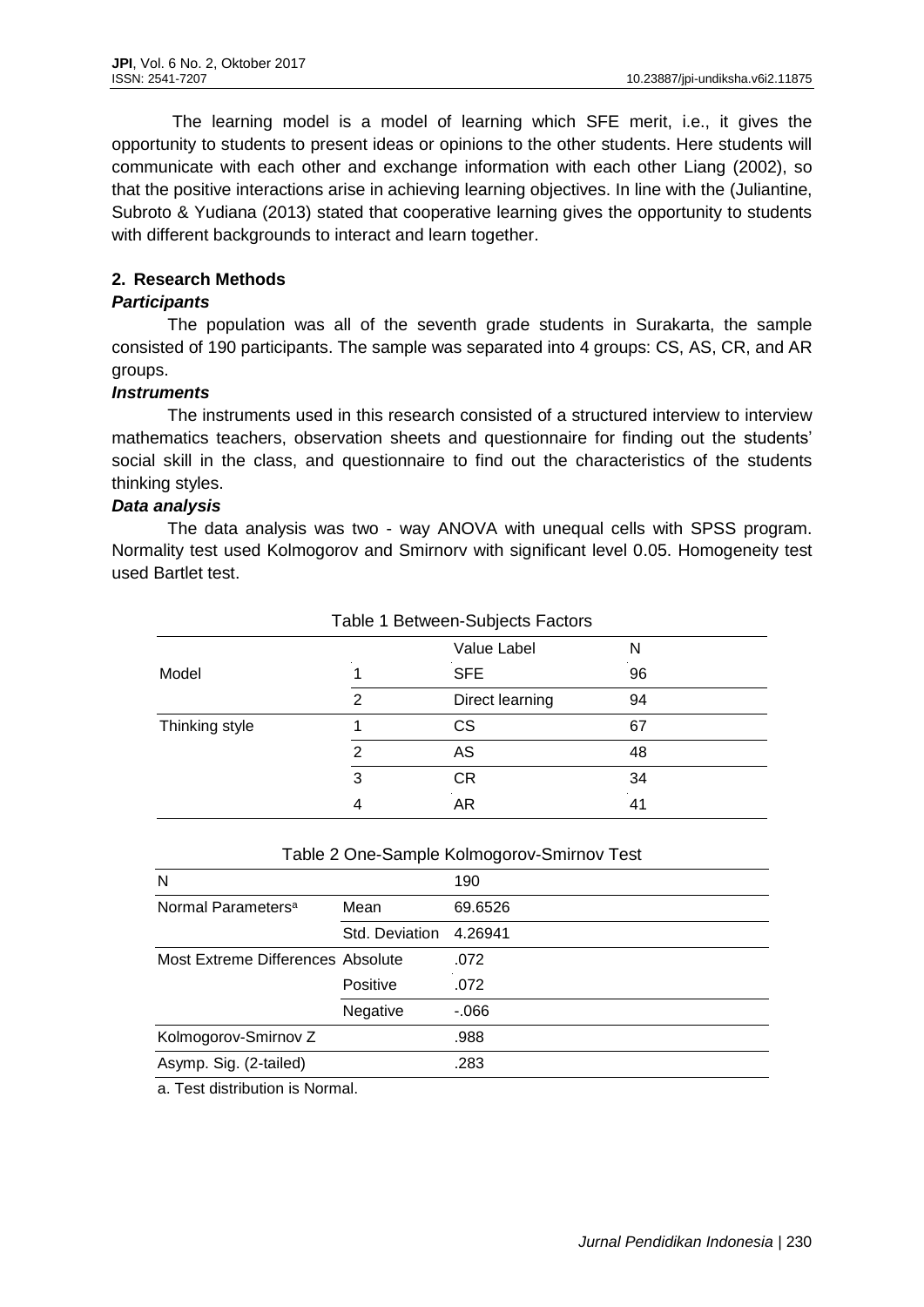## **3. Result and Discussion**

The following is the presentation of data for each model and the students' thinking styles. Based on the test results using the Kolmogorov-Smirnov normality Test in table 2 above, it was concluded that the sample came from a Gaussian population. Furthermore a test was conducted to test its homogeneity with the result as shown in table 3 below.

|     | Table 3 Homogeneity Test |      |  |  |  |
|-----|--------------------------|------|--|--|--|
| df1 | df2                      | Sig. |  |  |  |
|     | 188                      | .715 |  |  |  |

| Table 4 Tests of Between-Subjects Effects |                            |     |                             |         |      |  |  |
|-------------------------------------------|----------------------------|-----|-----------------------------|---------|------|--|--|
| Source                                    | Type III Sum of<br>Squares | df  | Mean Square                 | F       | Sig. |  |  |
| <b>Corrected Model</b>                    | 614.253a                   | 7   | 87.750                      | 5.642   | .000 |  |  |
| Intercept                                 | 844132.817                 | 1   | 844132.817                  | 5.427E4 | .000 |  |  |
| Model                                     | 396.124                    | 1   | 396.124                     | 25.468  | .000 |  |  |
| Thinking style                            | 51.372                     | 3   | 17.124                      | 1.101   | .350 |  |  |
| Model * thinking styles                   | 37.272                     | 3   | 12.424                      | .799    | .496 |  |  |
| Error                                     | 2830.820                   | 182 | 15.554                      |         |      |  |  |
| Total                                     | 925228.000                 | 190 |                             |         |      |  |  |
| <b>Corrected Total</b>                    | 3445.074                   | 189 |                             |         |      |  |  |
|                                           | $1 - 2$                    |     | $\rightarrow$ $\rightarrow$ |         |      |  |  |

a. R Squared = ,178 (Adjusted R Squared = ,147)

Based on the ANOVA two ways with unequal cells test results table 4 by using the SPSS program obtained degrees of significance on the model (0.000) less than 5% significant level. This means that  $H_0$  is rejected in other words there is a difference of social skills using a model of learning rather than learning. Note the extent of significance on the style of thinking students (0.350) more than 5% level of significance. This means thinking styles do not affect social skills of the students. Next the degree of significance of the interaction between the learning model and thinking style (0.496) more than a 5% significance level. This means that there is no interaction between the learning model and the students' thinking style.

Research results from Subaer (2013) provides the information that learners with the abstract sequential thinking type and random abstract thinking type are more creative in planning and solving. Yet the social skill of the students with the characteristics of the concrete random thinking type is higher than that of the students with the other style characteristics. Meanwhile, according to the results of research by Suningsih, Kusmayadi, & Riyadi (2014), students with CS, AS, AR, and CR thinking style characteristics have the same learning achievements. However, in this research it was obtained that the social skills of students in each thinking style characteristics are different. On the other hand, according to the result of research conducted Fitriani et. al. (2016) the achievement of the students with CS thinking style is better than that of those with AS, CR, or AR thinking style and those with AS thinking style have a similar learning achievement to those with AR or CR. The difference between Suningsih's and Fitriani's researches is that they use different models and approaches. The results show that it is not necessarily the case that the students with a high learning achievement has a high social skill also and vice versa. Students with